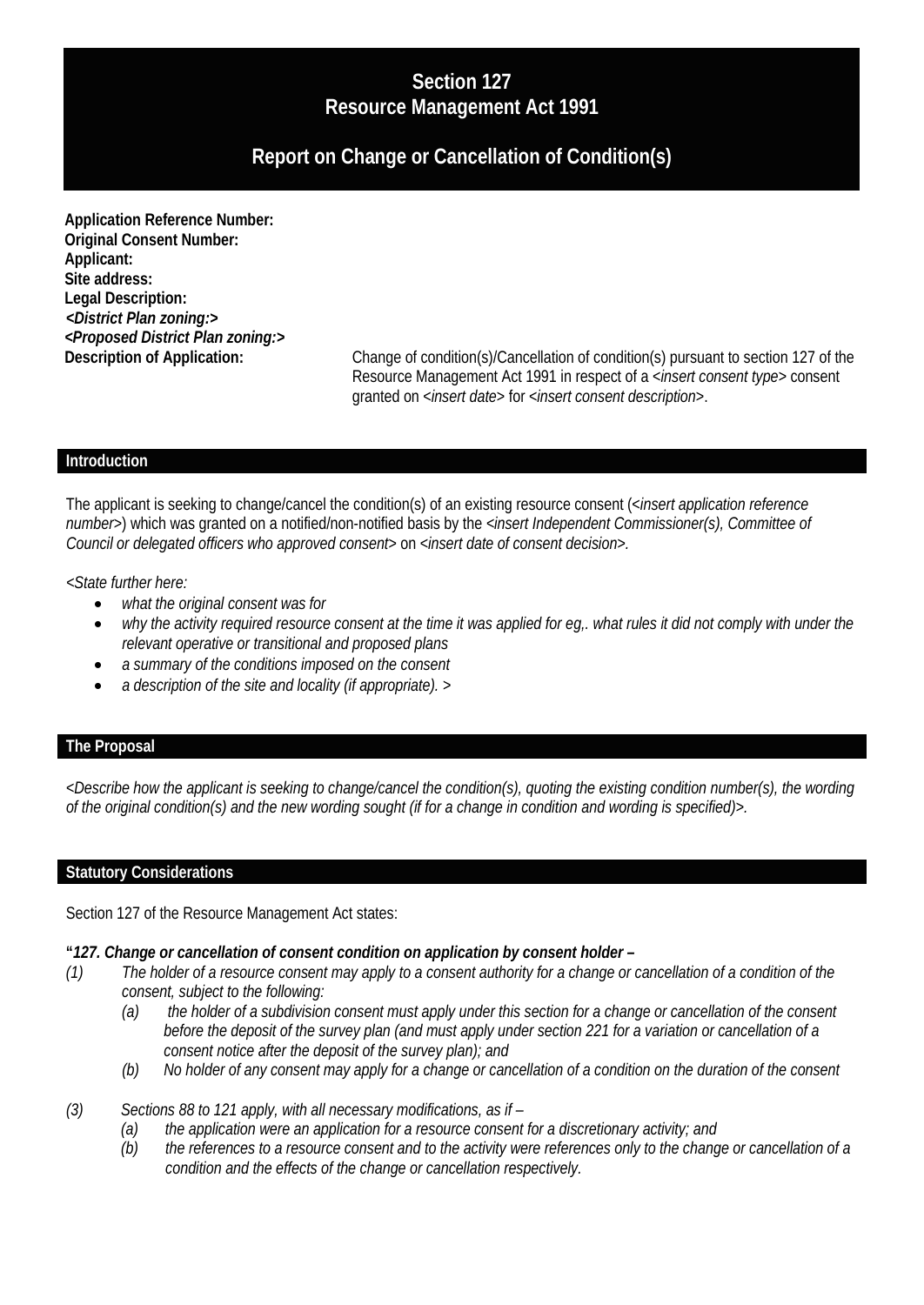- *(4) For the purposes of determining who is adversely affected by the change or cancellation, the local authority must consider, in particular, every person who –*
	- *(a) made a submission on the original application; and*
	- *(b) may be affected by the change or cancellation."*

## **Consideration**

*<Discuss here:*

• *whether the application should be treated as a change or cancellation to condition(s) or as a fresh application ie, is the scope of the application such that it is not extending the nature of the application.*

The original proposal to <*insert description*> was processed as a <*insert activity status*>activity under Rule <*insert rule number*>. Pursuant to section 127(3)(a), this application for a change of condition is processed as a discretionary activity.

### **Has written approval been obtained from every person who may be adversely affected by the change or cancellation? [Section 127(4)]**

Written approval has been obtained from the following persons who may be adversely affected by the granting the application to change/cancel a resource consent condition:

| Owner / Occupier | Address |
|------------------|---------|
|                  |         |
|                  |         |
|                  |         |

*<State here:*

- *Any parties considered to be adversely affected by the change or cancellation (which may include submitters on the original application), and whether their affected party approval has been obtained*
- *If these are all the parties that were originally considered adversely affected by the development and if not, justify why they are different – either less or more or different parties.*
- *Do special circumstances exist under section 95A(4)?*

## **Sections 95 to 95F Recommendations**

*<Discuss here whether the application will be non-notified, limited notified or publicly notified in accordance with the provisions in sections 95 to 95F of the Resource Management Act 1991>*

That, pursuant to section x of the Resource Management Act 1991, this application be processed as a non-notified/limited notified/publicly notified application because:

• <*summarise assessment* here>

Accordingly, I recommend that the application proceed on a <*non-notified/limited notified/notified*> basis .

|       | Reported and Recommended by: |
|-------|------------------------------|
| Date: |                              |

**Reported and Recommended by:** *<Insert name and position>*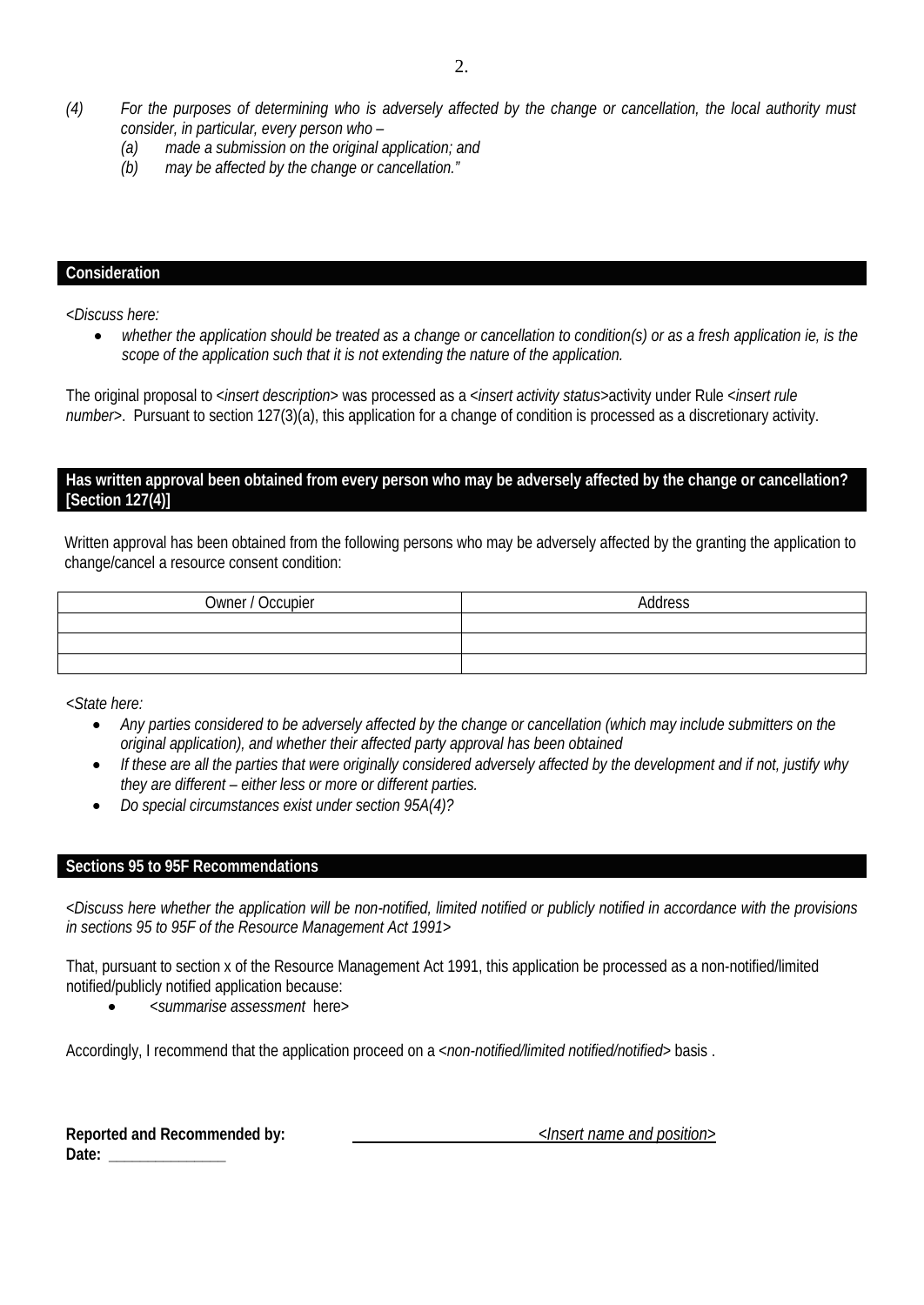#### **Section 104 Assessment**

Matters to be considered by the council when assessing an application for resource consent under s104 of the Resource Management Act 1991 include (subject to Part II) any actual and potential effects on the environment as a result of the change, any relevant objectives, policies, rules or other provisions of a Plan or Proposed Plan, and any other relevant matters. The council must not have regard to trade competition or its effects, or any effect on a person who has given written approval.

Pursuant to section 127(3) of the Act, the consideration of effects is limited to the effects of the change/cancellation only. This assessment does not revisit or reassess the original proposal in its entirety.

#### **Section 104(1)(a) – Actual and Potential Effects on the Environment**

An assessment of effects has been undertaken above, whereby it was concluded that any adverse effects on the environment resulting from the proposed change/cancellation of condition(s) will be *less than minor*/minor/more than minor. The matters discussed and conclusions reached are also applicable to section 104(1)(a) considerations. In addition, it is considered that there will be the following potential positive effects resulting from the proposal: <*Insert positive effects*>. Overall, it is considered that any actual or potential effect of the activity on the environment for which consent is sought will be *less than minor*/minor/more than minor.

#### **Relevant Policy Statements, Plans or Proposed Plans (section 104(1)(b))**

Section 104(1)(b) of the Act sets out that when considering an application for resource consent, the council shall have regard to any relevant provisions of policy statements, national environmental standards and other regulations, plans or proposed plans. Having regard to this, the relevant statutory documents in this case, are addressed below.

<*Insert comments on whether plan changes are relevant*>.

#### **Objectives and Policies**

<*Identify and address all relevant objectives and policies>*

Overall, I consider that the proposal is consistent/inconsistent with these objectives and policies*.*

#### **Rules and Assessment Criteria**

The <*Insert Plan Name*> Plan specifies the relevant assessment criteria to be considered in assessing this application. Having regard to the assessment of the effects of the proposal and the relevant assessment criteria of the Plan, I make the following comments in regards to this proposal:

*<Insert and address all relevant criteria*>

Overall, I consider that the proposal is meets/does not meet these assessment criteria.

#### **Other Matters**

<*Outline other matters that are relevant*>

#### **OR**

There are no other matters relevant to this change of conditions.

#### **Recommendation**

That for the above reasons the application to change/cancel condition(s) *<insert condition(s) number(s)>* of resource consent *<insert application reference number>* granted on <*insert date of consent decision>* **be approved** pursuant to section 127 of the Resource Management Act 1991.

The following condition(s) replace condition(s) *<insert conditions number(s) being changed>* originally imposed: